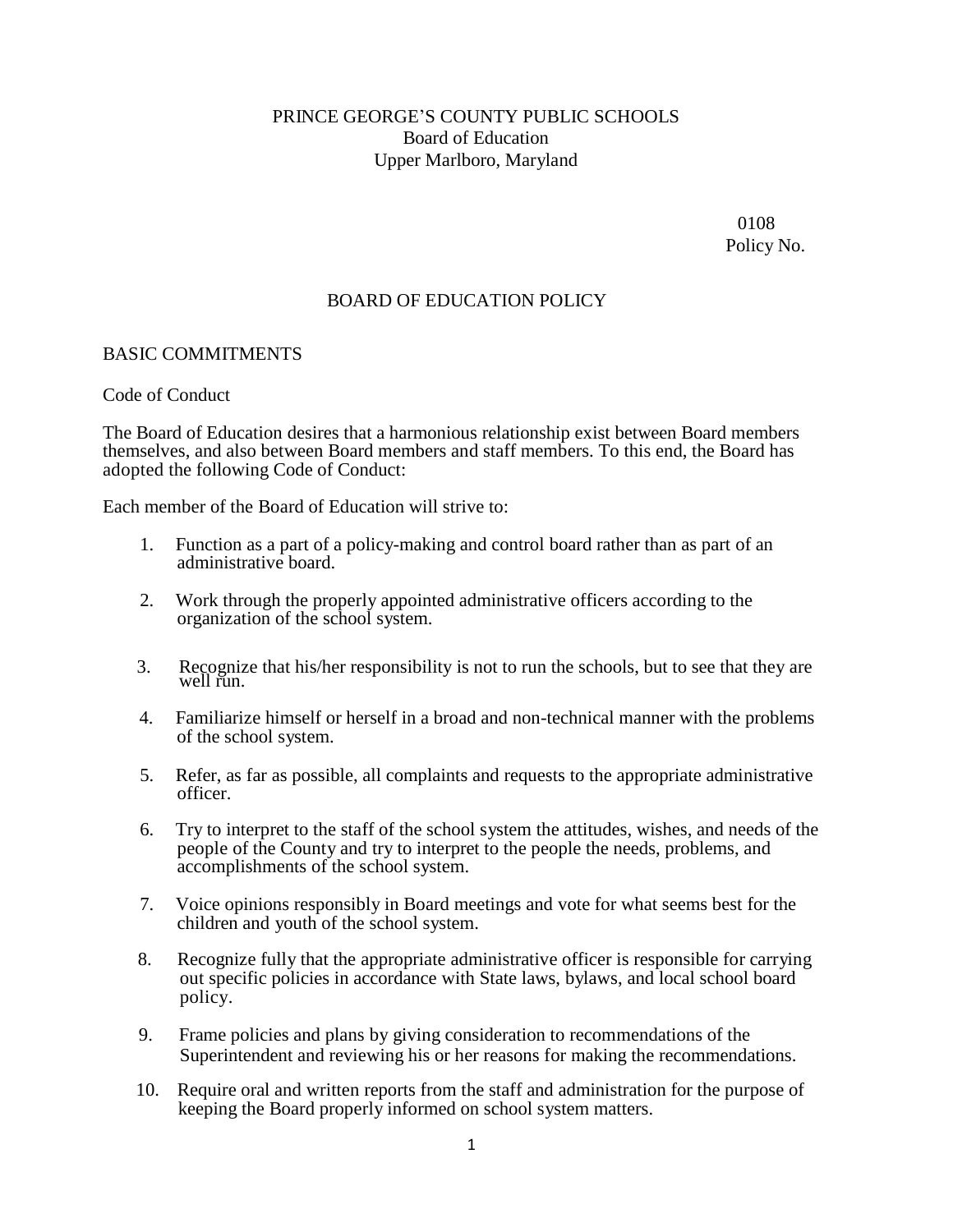- 11. Give all school officials authority commensurate with their responsibilities
- 12. Maintain harmonious relations with other Board members.
- 13. Visit schools to gain clearer understandings of school operations without interfering in the day-to-day administration of the school system.
- 14. Assist in the establishment of criteria to evaluate the efficiency of the administrative officers.
- 15. Present personal criticisms of school employees only to the appropriate administrative officer.
- 16. Support school officials in the performance of their duties.
- 17. Give friendly advice and counsel to the Superintendent.
- 18. Refuse to use Board membership for political, personal or business advancement.
- 19. Avoid the formation of cliques to control Board action.
- 20. Hold confidential information as a trust.

## Code of Ethics

In addition, the Board of Education, the Chief Executive Officer, and Prince George's County Public Schools employee organizations have adopted a compact of an organizational culture of respect. The compact is part of the school system's strategic plan, *The Promise of PGCPS*. With this compact, all parties commit to an organization that recognizes and values the role of all employees as contributors to a learning community that sets high standards of performance for school officials, staff and students.

Along with the Board's Ethics Regulations and related policies, which govern actions of its Members, school officials, and employees, the Board has also adopted the following Code of Ethics, as recommended by the National School Boards Association and amended as needed:

"As a member of the Prince George's County Board of Education, I am committed to improving public education and, to that end, I will—

- 1) Remember always that my first and greatest concern must be the educational welfare of the students attending the public schools;
- 2) Attend all regularly scheduled Board meetings insofar as possible and become informed concerning the issues to be considered at those meetings;
- 3) Recognize that I should endeavor to make policy decisions only after full discussion at publicly held Board meetings;
- 4) Render all decisions based on the pertinent facts, Board policies, Administrative Procedures, and my independent judgment, and refuse to surrender that judgment to individuals or special interest groups;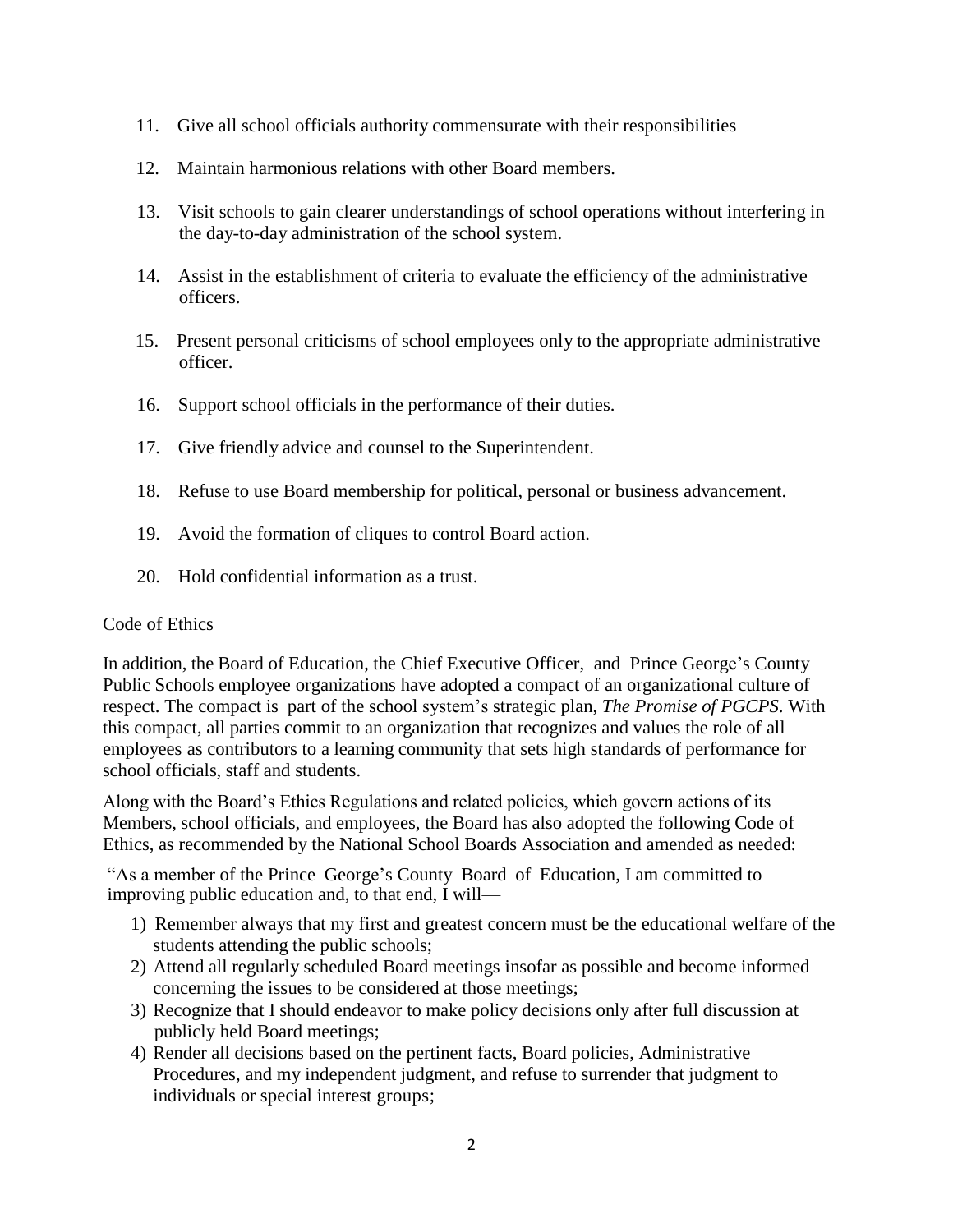- 5) Encourage the free expression of opinion by all Board Members, and seek systematic communications between the Board and students, staff, school officials and all elements of the community;
- 6) Work with other Board Members to establish effective Board policies and to delegate authority for the administration of the schools to the Chief Executive Officer of Schools;
- 7) Communicate to other Board Members and the Chief Executive Officer expressions of public reaction to Board policies, Board decisions and school programs;
- 8) Inform myself about current educational issues by individual study and through participation in programs, meetings, and other relevant experiences providing needed information, such as those sponsored by my state, national school boards associations, and local Board sanctioned activities;
- 9) Support the employment of those persons best qualified to serve as school staff, and school officials and insist on a regular and impartial evaluation of all staff;
- 10) Avoid being placed in a position of conflict of interest, and refrain from using my Board position for personal or partisan gain;
- 11) Safeguard and be held accountable for all school system issued equipment, complying with the proper use of such equipment as required by all school system personnel pursuant to board policies and administrative procedures;
- 12) Take no action using my position as a Board Member to circumvent established policies and procedures for securing the use of school system resources or facilities for my own, or for another individual or group's benefit;
- 13) Take no private action that will compromise the Board or administration, and respect the confidentiality of information that is privileged under applicable law; and
- 14) Be bound by PGCPS policies and procedures.

Core Beliefs, Values and Commitments

Board Members adhere to the following principles, which reflect their core beliefs and values and their commitment to work together as a Board in the best interest of the school system:

- 1) Respect individual differences and opinions and be open-minded;
- 2) Be prepared to do the work of the Board;
- 3) Support decisions of the Board and not work against those decisions;
- 4) Continually reassess the way the Board does business until a decision is made;
- 5) Disagree on issues without making it personal;
- 6) Keep confidential issues and executive session items within the confines of the Board;
- 7) Be candid in expressing opinions;
- 8) Improve communications among all Board Members;
- 9) Maintain professional decorum during Board meetings; and
- 10) Ensure all information is shared with Board members.

Members shall maintain the confidentiality appropriate to sensitive issues and information that otherwise may tend to compromise the integrity or legal positions of the Board or the school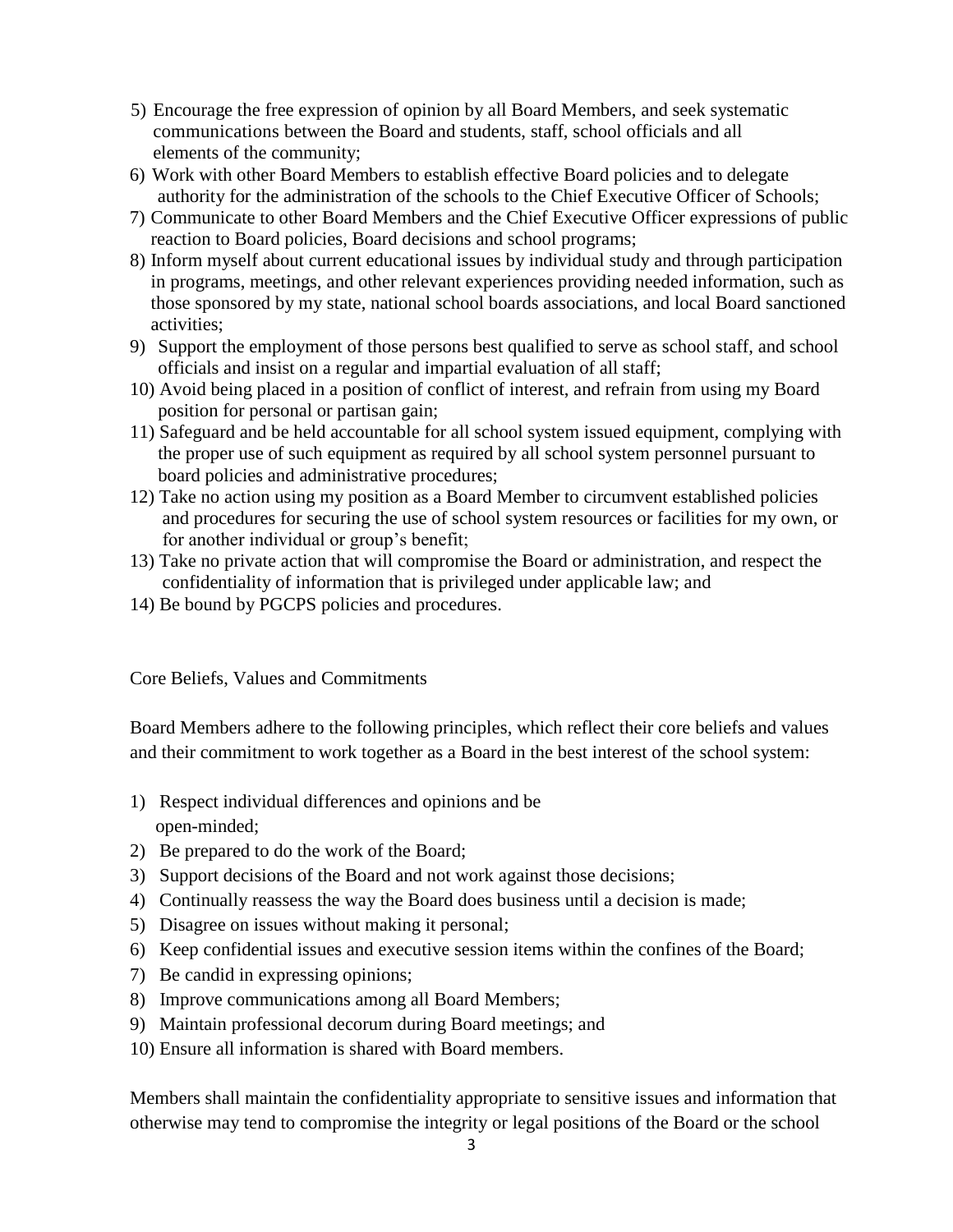system, especially those matters discussed in Executive Session.

If, for any reason, a Board Member prefers not to participate in a confidential discussion that is authorized or has a conflict of interest with the subject under discussion, he or she should leave the meeting before it begins or that particular subject is discussed.

During its Spring Board Retreat, the Board should review and re-affirm all the principles concerning the Code of Conduct and the compact concerning the organizational culture of respect. Given that the Board is committed to faithful compliance with the provisions of these document s and the Boar d's policies, the Board may take appropriate action in the e vent of a M ember's willful and continuing violation, including but not limited to, admonishing the Member, referral of the matter to the Ethics Panel for review and/or referral to the state for consideration of removal from office.

Removal of Board Members

With the approval of the Governor, the State Board may remove a Member of the Board for immorality, misconduct in office, incompetence, or willful neglect of duty. Before removing a Member, the State Board shall send the Member a copy of the charges pending and give the Member an opportunity within ten (10) days of receipt of the charges to request a hearing. If the Member requests a hearing within the ten (10) day period, the Member shall have an opportunity to be heard publicly before the State Board in the Member's own defense, in person or by counsel. A Member removed has the right to judicial review of the removal by the Circuit Court for Prince George's County.

*Reference: Educ. Art. §3-1002; Board Policy 0107, "Ethics Regulations"; Board Policy 9270, "Actions by Individual Board Members", Robert's Rules of Order, Most Recent Edition*

Policy Adopted as 8251 9/25/75

Policy Amended 5/16/03

Policy Reviewed: No Revisions Required 1/14/05

Policy Reviewed – No Revisions Required 10/26/05